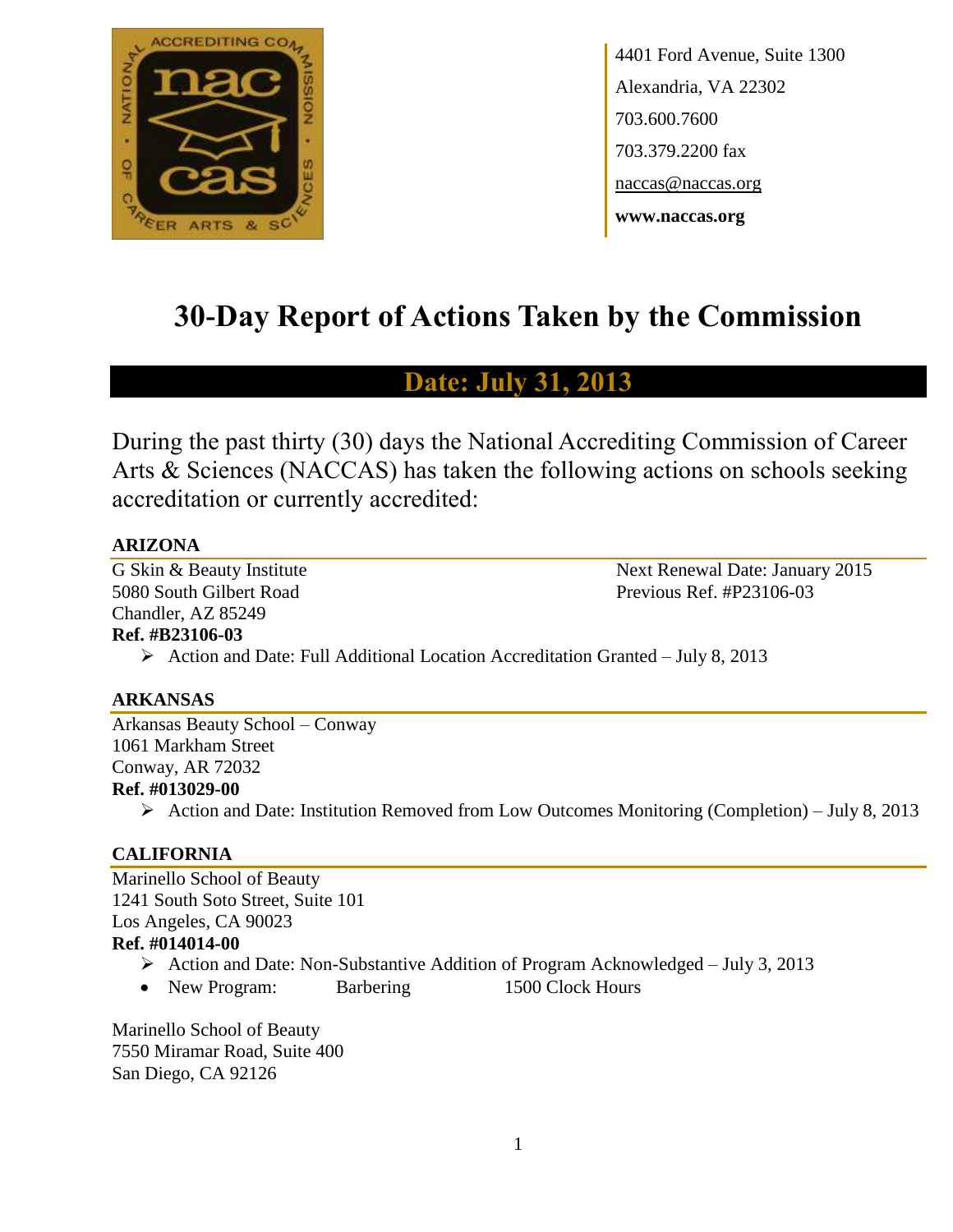#### **Ref. #B14014-11**

- Action and Date: Non-Substantive Addition of Program Acknowledged July 3, 2013
- New Program: Barbering 1500 Clock Hours

California Hair Design Academy

8011 University Avenue, Suite A-2

La Mesa, CA 91941

## **Ref. #014056-00**

- Action and Date: Addition of Program Approved with a Stipulation July 8, 2013
- New Program: Barbering 1500 Clock Hours

California Hair Design Academy, Inc. 970 Broadway, Suite 110 Chula Vista, CA 91941 **Ref. #B14056-01**

- Action and Date: Addition of Program Approved with a Stipulation July 8, 2013
- New Program: Barbering 1500 Clock Hours

Marinello School of Beauty 641 West Palmdale Boulevard Palmdale, CA 93550 **Ref. #B14079-01**

- Action and Date: Non-Substantive Addition of Program Acknowledged July 25, 2013
- New Program: Barbering 1500 Clock Hours

Victor Valley Beauty College 16516 Mojave Drive Victorville, CA 92395

## **Ref. #014180-00**

- Action and Date: Removal of Program Acknowledged July 12, 2013
- Program Removed: Teacher Training 600 Clock Hours

Bellus Academy 13266 Poway Road Poway, CA 92064

## **Ref. #014240-00**

- $\triangleright$  Action and Date: Non-Substantive Addition of Continuing Education Class Acknowledged July 3, 2013
- Continuing Education Class: Advanced Academy 150 Clock Hours

Marinello School of Beauty 2627 West Florida Avenue, Suite 100 Hemet, CA 92545 **Ref. #014323-00**

- Action and Date: Non-Substantive Addition of Program Acknowledged (Met Stipulation) July 8, 2013
- New Program: Barbering 1500 Clock Hours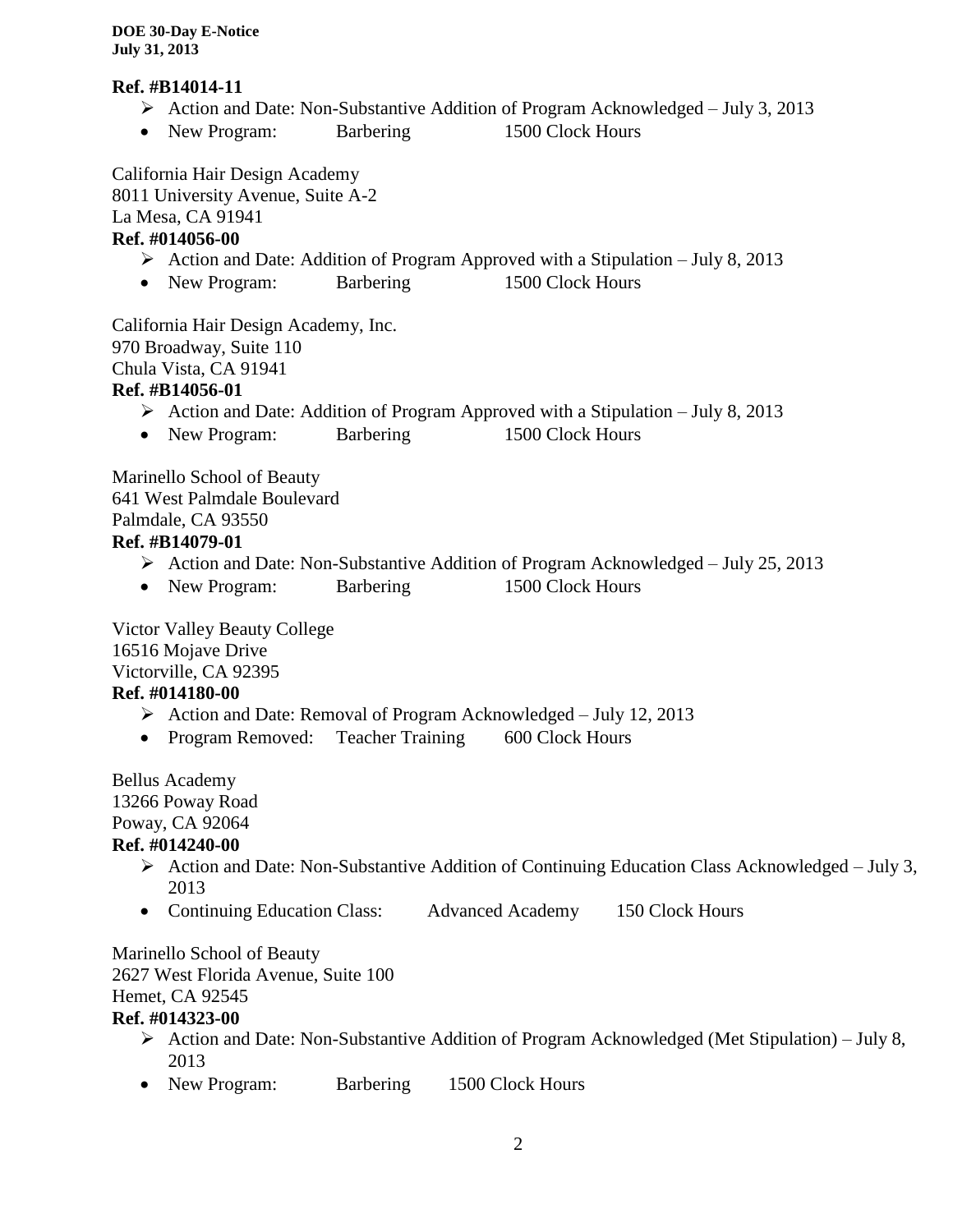Design's School of Cosmetology 2727 Buena Vista Drive Paso Robles, CA 93446 **Ref. #014326-00**

Action and Date: Institution Removed from Financial Monitoring – July 8, 2013

Design's School of Cosmetology 5572 Springdale Avenue Pleasanton, CA 94588 **Ref. #B14326-01**

 $\triangleright$  Action and Date: Institution Removed from Financial Monitoring – July 8, 2013

Borner's Barber College 8913 South Western Avenue Los Angeles, CA 90047

#### **Ref. #014344-00**

 $\triangleright$  Action and Date: Institution Placed on Low Outcomes Monitoring (Placement & Enrollment Agreements) with two Commission Directives – July 8, 2013

S.I.C.E. Paul Mitchell Partner School 3100 McHenry Avenue Modesto, CA 95350

#### **Ref. #014359-00**

- Action and Date: Addition of Program Approved with Stipulation July 8, 2013
- New Programs: Barbering Crossover 400 Clock Hours Cosmetology Crossover 400 Clock Hours

#### **COLORADO**

United Beauty College Next Renewal Date: May 2019 1907 West Mississippi Avenue Denver, CO 80223 **Ref. #015048-00**

 $\triangleright$  Action and Date: Renewal of Accreditation – July 8, 2013

#### **FLORIDA**

Toni & Guy Hairdressing Academy 8206 Philips Highway, Suite 33 Jacksonville, FL 32256

#### **Ref. #019009-00**

Action and Date: Institution Placed on Financial Monitoring – July 8, 2013

La Belle Beauty School 1495 West  $49<sup>th</sup>$  Street Hialeah, FL 33012 **Ref. #019024-00**

- Action and Date: Addition of Program Approved (Met Stipulation) July 24, 2013
- New Program: Massage Therapy 600 Clock Hours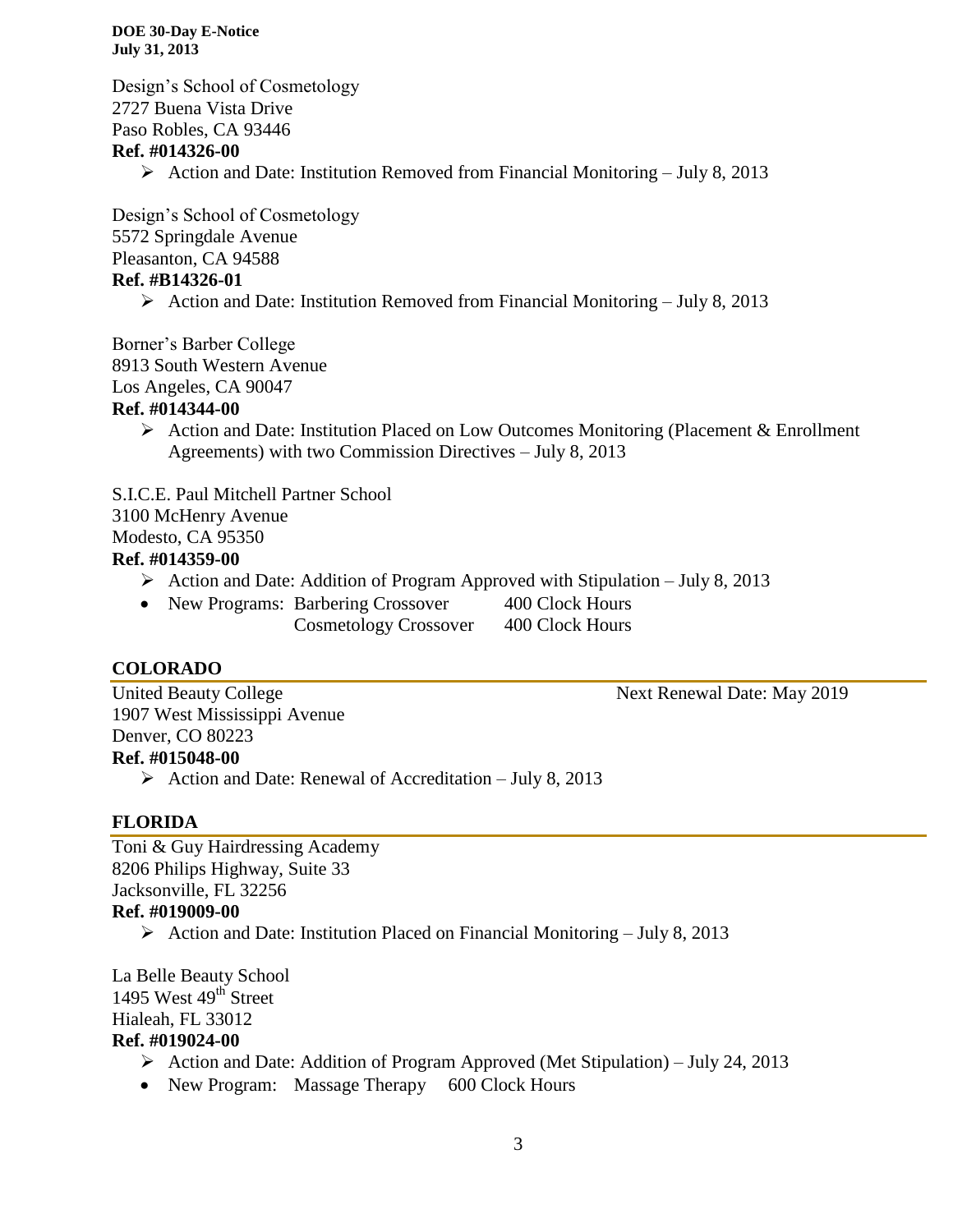Port St. Lucie Beauty Academy 10036 South U.S. Highway 1 Port St. Lucie, FL 34952

#### **Ref. #B19071-01**

- $\triangleright$  Action and Date: Non-Substantive Increase in Program Length Acknowledged with a Stipulation July 24, 2013
- Previous Length: Massage Therapy 600 Clock Hours
- New Length: Massage Therapy 750 Clock Hours

Beauty and Massage Institute 719  $17<sup>th</sup>$  Street Vero Beach, FL 32960 **Ref. #B19071-02**

- $\triangleright$  Action and Date: Non-Substantive Increase in Program Length Acknowledged with a Stipulation July 24, 2013
- Previous Length: Massage Therapy 600 Clock Hours
- New Length: Massage Therapy 750 Clock Hours

Jacksonville Beauty Institute, Inc. 5045 Soutel Drive, Suite 80 Jacksonville, FL 32208

#### **Ref. #019102-00**

 Action and Date: Institution Removed from Low Outcomes Monitoring (Placement) and Continued on Low Outcomes Monitoring (Licensure) and Probation – July 8, 2013

Paul Mitchell The School Miami 1303 South West 107 Avenue Miami, FL 33174

## **Ref. #019110-00**

- Action and Date: Change of Name Approved (Met Stipulation) July 9, 2013
- Previous Name: Hi-Tech The School of Cosmetology
- New Name: Paul Mitchell The School Miami
- New Alternate Names: Paul Mitchell The School and Paul Mitchell Schools

Orange Park International School of Beauty

#### 2170 Park Avenue

Orange Park, FL 32073

#### **Ref. #019117-00**

 $\triangleright$  Action and Date: Withdrawal of Accreditation with the Right to Appeal and Probation Continued – July 8, 2013

The Salon Professional Academy 6915 North West  $4<sup>th</sup>$  Boulevard, Suite B Gainesville, FL 32607

#### **Ref. #019124-00**

- Action and Date: Removal of Program Acknowledged July 25, 2013
- Program Removed: Nail Care Specialist 287 Clock Hours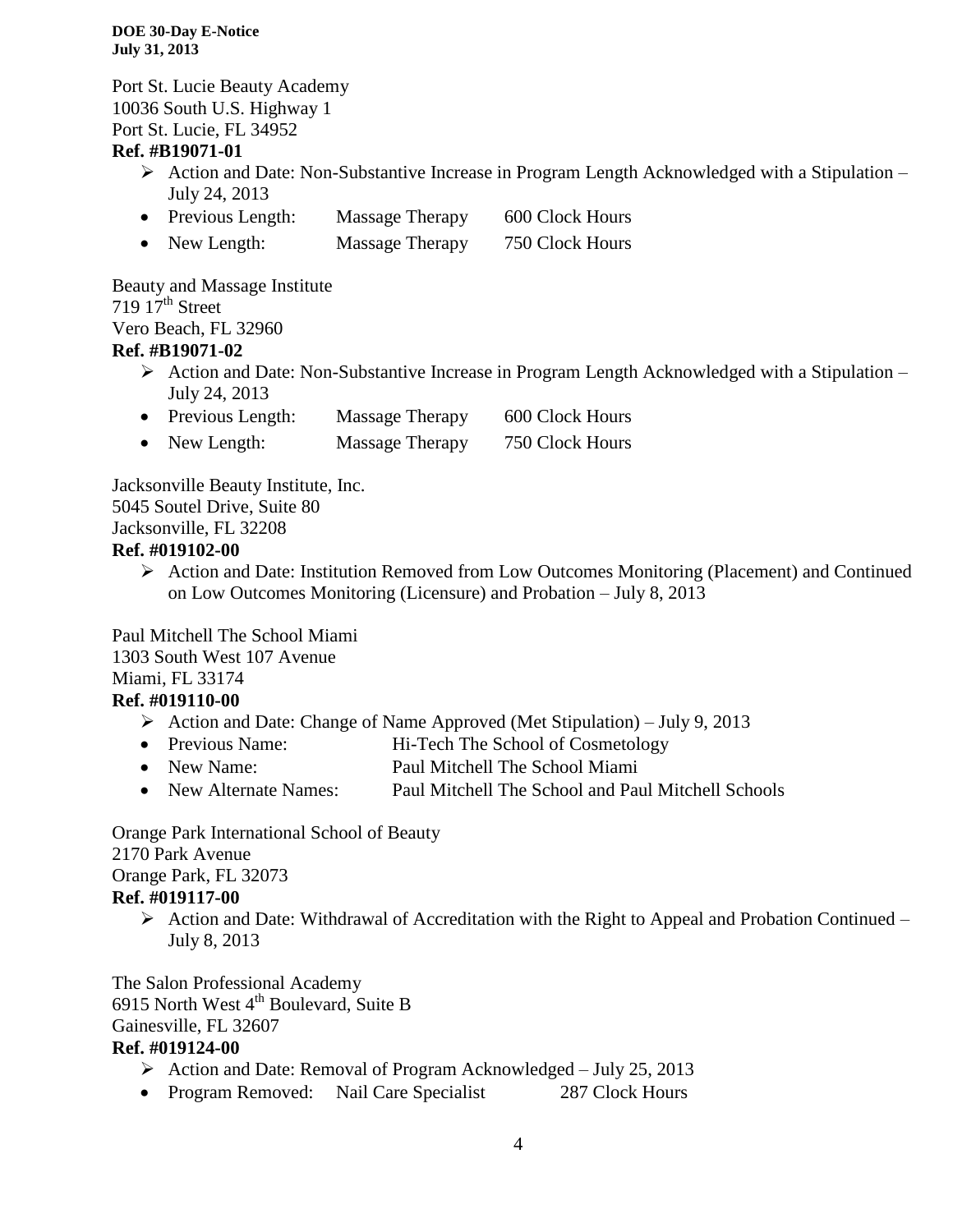The Salon Professional Academy 13422 North Cleveland Avenue North Fort Myers, FL 33903 **Ref. #019126-00**

 $\triangleright$  Action and Date: Program Name Change Acknowledged – July 25, 2013

• Previous Name: Skin Care 260 Clock Hours Nails 240 Clock Hours

| $\bullet$ | New Name: | Skin Care Specialist | 260 Clock Hours |
|-----------|-----------|----------------------|-----------------|
|           |           | Nail Specialist      | 240 Clock Hours |

The Salon Professional Academy Next Renewal Date: September 2017

13422 North Cleveland Avenue

North Fort Myers, FL 33903

#### **Ref. #019126-00**

 $\triangleright$  Action and Date: Renewal of Accreditation with a Directive and Probation Removed – June 14, 2013 (CORRECTED LETTER dated July 25, 2013)\*

**\* This is a correction to an action letter dated June 14, 2013 and previously reported to the Department via E-Notice. The previous action letter contained an error in the length of the institution's Cosmetology Program. NACCAS has updated its records to reflect the corrected hours.** 

Beauty Anatomy Institute of Cosmetology and Wellness Next Renewal Date: May 2016 1313 South Powerline Road Previous Ref. #I12015-00 Pompano Beach, FL 33069

### **Ref. #019137-00**

 $\triangleright$  Action and Date: Initial Accreditation Granted – July 8, 2013

Empire Beauty School 4258 Okeechobee Boulevard West Palm Beach, FL 33409 **Ref. #B48003-05**

- $\triangleright$  Action and Date: Removal of Program Acknowledged July 25, 2013
- Program Removed: Nail Technology 240 Clock Hours

## **GEORGIA**

Michael's School of Beauty – Augusta Campus 1325 Augusta West Parkway, Suite C Augusta, GA 30909 **Ref. #020028-00**

 Action and Date: Institution Continued on Low Outcomes Monitoring (Placement & Licensure) and Placed on Probation – July 8, 2013

Profile Institute of Barber – Styling 26 Cleveland Southeast Atlanta, GA 30315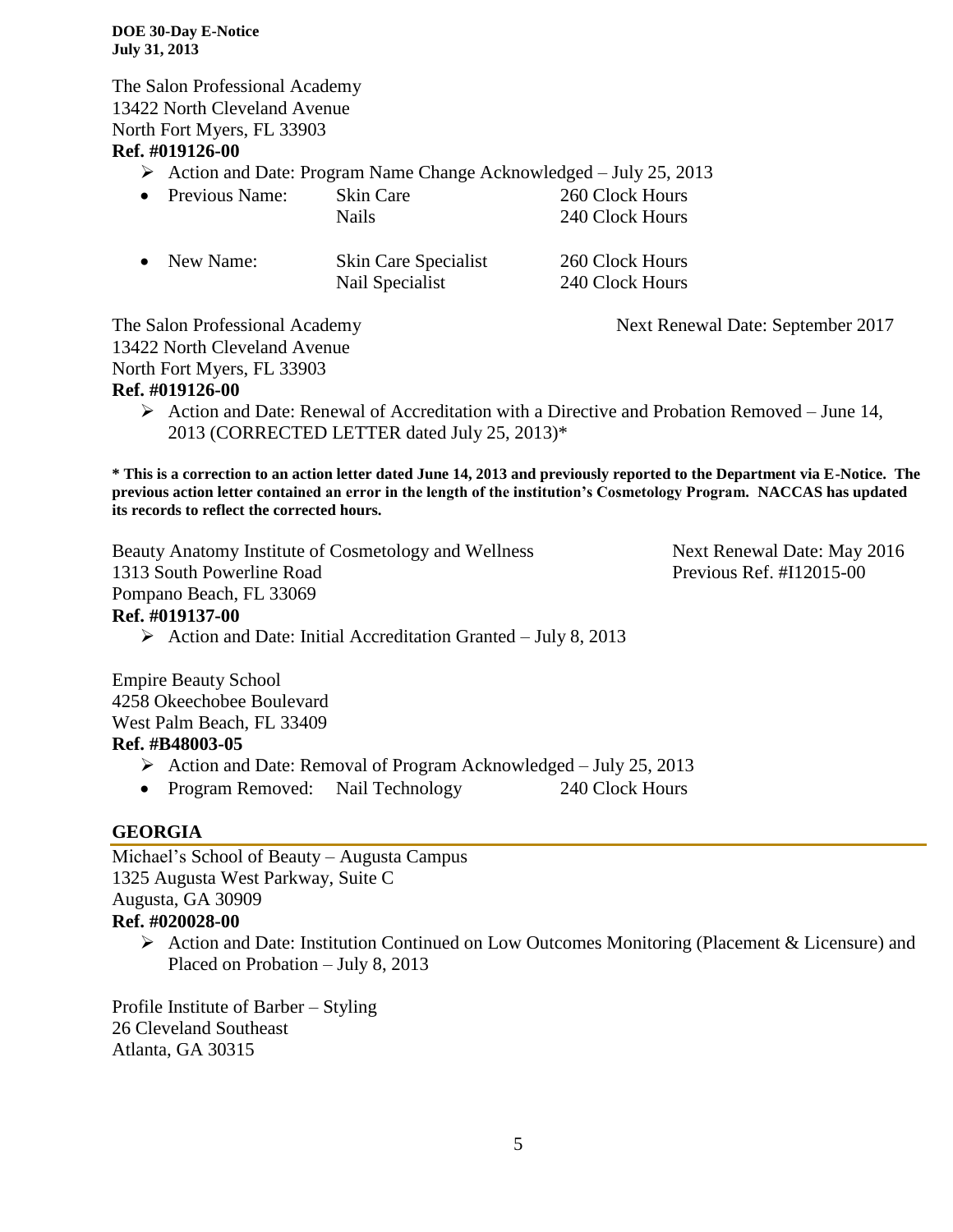#### **Ref. #020034-00**

- $\triangleright$  Action and Date: Non-Substantive Expansion of Campus Acknowledged with a Stipulation July 24, 2013
- Expanded Campus Facility: 122 Cleveland Avenue, Southwest, Atlanta, GA 30315

#### **IDAHO**

Cosmetology School of Arts and Sciences, LLC 529 Overland Avenue Burley, ID 83318 **Ref. #022026-00**

 $\triangleright$  Action and Date: Institution Removed from Financial Monitoring – July 8, 2013

### **ILLINOIS**

Cannella School of Hair Design 9012 South Commercial Chicago, IL 60617 **Ref. #023015-00**

 $\triangleright$  Action and Date: Institution Continued on Low Outcomes Monitoring (Completion) – July 8, 2013

Cannella School of Hair Design 12943 Western Avenue Blue Island, IL 60406 **Ref. #023055-00**

Action and Date: Institution Continued on Low Outcomes Monitoring (Completion) – July 8, 2013

Capri Beauty College Next Renewal Date: September 2019

15815 Rob Roy Drive Oak Forest, IL 60452 **Ref. #023065-00**

 $\triangleright$  Action and Date: Renewal of Accreditation – July 8, 2013

Capri Beauty College Next Renewal Date: September 2019

1938 East Lincoln Highway New Lenox, IL 60451 **Ref. #B23065-01**

 $\triangleright$  Action and Date: Renewal of Accreditation – July 8, 2013

Concept College of Cosmetology 129 North Race Street Urbana, IL 61801 **Ref. #B23119-01**

> $\triangleright$  Action and Date: Withdrawal of Accreditation with the Right to Appeal and Probation Continued – June 14, 2013 (CORRECTED LETTER dated July 3, 2013)

**\* This is a correction to an action letter dated June 14, 2013 and previously reported to the Department via E-Notice. The previous action letter contained the wrong limitation cited under "Reason for Withdrawal" and incorrect ownership percentage. NACCAS has updated its records to reflect this change.**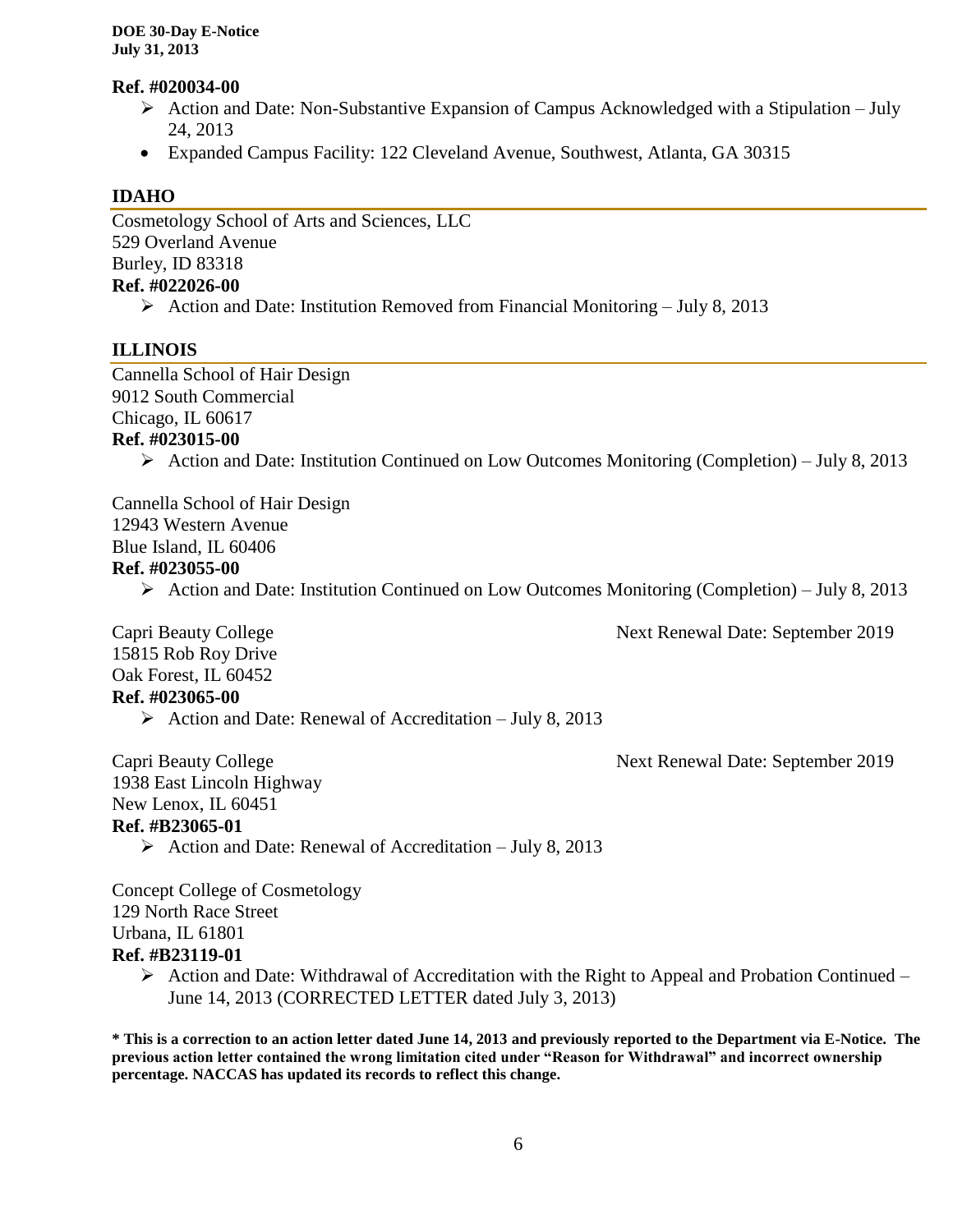The Salon Professional Academy Next Renewal Date: September 2019 335 Vertin Boulevard Shorewood, IL 60404 **Ref. #023180-00**

Action and Date: Renewal of Accreditation – July 8, 2013

## **INDIANA**

PJ's College of Cosmetology 1414 Blackiston Mill Road Clarksville, IN 47129 **Ref. #024033-00**

- $\triangleright$  Action and Date: Removal of Program Acknowledged July 3, 2013
- Programs Removed: Shampooing 300 Clock Hours

Refresher 150 Clock Hours

PJ's College of Cosmetology 1012 C Main Street Brownsburg, IN 46112 **Ref. #B24033-01**

- Action and Date: Removal of Program Acknowledged July 3, 2013
- Programs Removed: Shampooing 300 Clock Hours
	- Refresher 150 Clock Hours

PJ's College of Cosmetology 1710 East 10<sup>th</sup> Street Jeffersonville, IN 47130

## **Ref. #B24033-03**

- Action and Date: Removal of Program Acknowledged July 3, 2013
- Programs Removed: Shampooing 300 Clock Hours Refresher 150 Clock Hours

Hair Fashions by Kaye Beauty College 1111 South  $10^{th}$  Street Noblesville, IN 46060 **Ref. #024048-00**

 $\triangleright$  Action and Date: Institution Placed on Financial Reporting Requirement – July 8, 2013

## **IOWA**

American Hair Academy Next Renewal Date: September 2018 910 Avenue G Fort Madison, IA 52627 **Ref. #025032-00** Action and Date: Renewal of Accreditation – July 8, 2013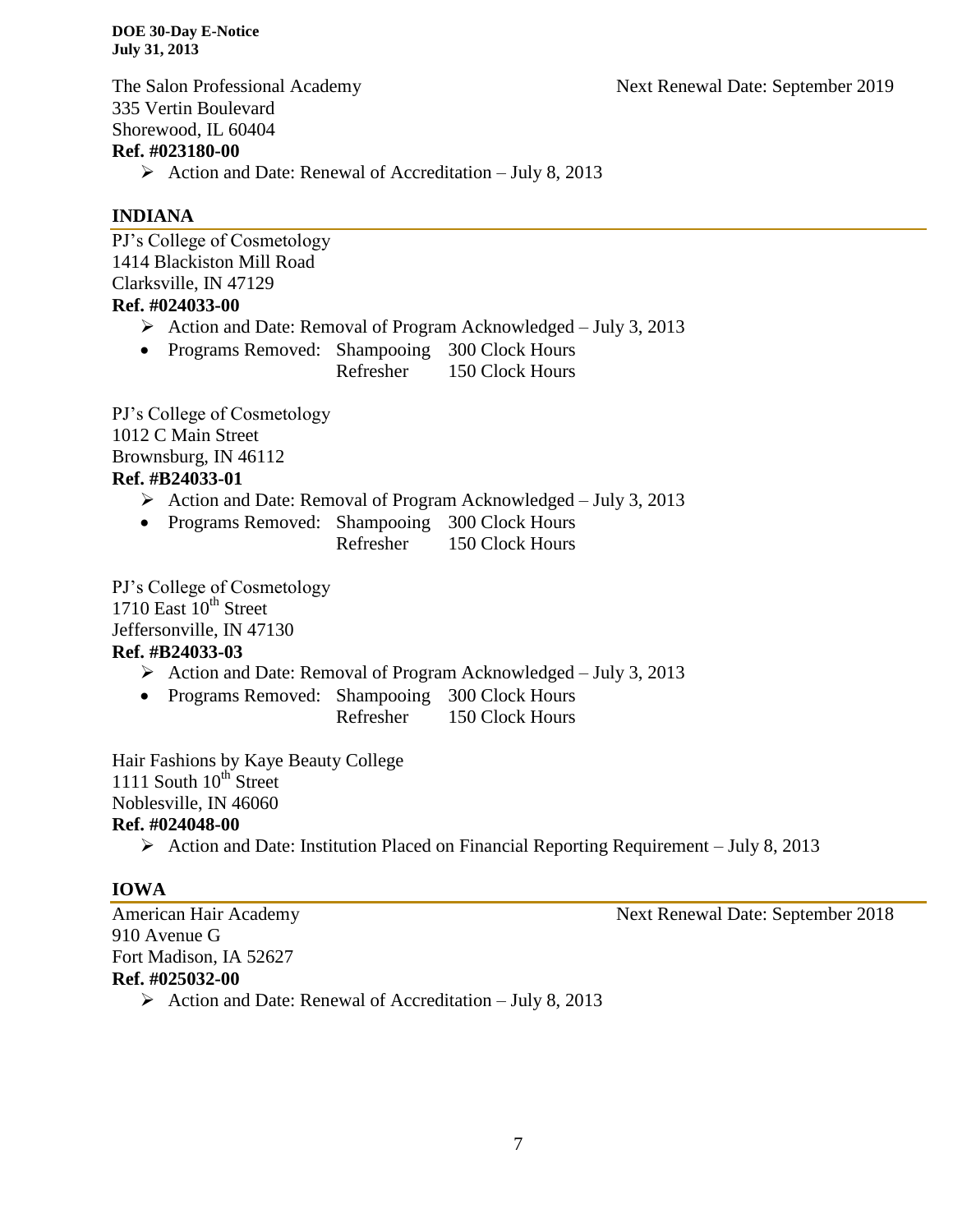### **KANSAS**

Xenon International Academy IV 1215 East Santa Fe Olathe, KS 66061 **Ref. #026028-00**

- Action and Date: Non-Substantive Addition of Alternate Name Acknowledged July 10, 2013
- New Alternate Names: Xenon Academy & Xenon Int'l Academy

Xenon International Academy IV 1215 East Santa Fe Olathe, KS 66061 **Ref. #026028-00**

 $\triangleright$  Action and Date: Non-Substantive Change of Ownership Acknowledged – July 15, 2013

| • Previous Ownership:               |       |
|-------------------------------------|-------|
| Xenon International Academy IV, LLC | 100\% |
| William Peel                        | 30%   |
| Robert Peel                         | 28%   |
|                                     |       |

• New Ownership: Xenon International Academy IV, LLC 100% William C. Peel and Susan M. Peel, jointly not individually 33.3333% Nicholas J. Marquardt and Lindsay M. Marquardt, jointly not individually 1.3889% Eric W. Peel 1.3889% Robert J. Peel and Kristine G. Peel, jointly, not individually 31.9444% Darren C. Barnes and Erika K. Barnes, jointly not individually 1.3889% Evan A. Peel 1.3889% Bartholomew J. Kooiman and Erin S. Kooiman, jointly not individually 1.3889% Thomas P. Melia and Linda D. Melia, jointly not individually 6.9444% Steven A. Schrader and Deborah L. Schrader, jointly not individually 6.9444% Peter M. Hornig and Jacqueline J. Hornig, jointly not individually 6.9444% Stanley W. McIntosh and Kimberly A. McIntosh, jointly not individually 6.9444%

Xenon International Academy IV 1215 East Santa Fe Olathe, KS 66061

## **Ref. #026028-00**

 $\triangleright$  Action and Date: Non-Substantive Change of Ownership Acknowledged – July 24, 2013

| $\bullet$ | Previous Ownership:                                                      |      |          |
|-----------|--------------------------------------------------------------------------|------|----------|
|           | Xenon International Academy IV, LLC                                      | 100% |          |
|           | William C. Peel and Susan M. Peel, jointly not individually              |      | 33.3333% |
|           | Nicholas J. Marquardt and Lindsay M. Marquardt, jointly not individually |      | 1.3889%  |
|           | Eric W. Peel                                                             |      | 1.3889%  |
|           | Robert J. Peel and Kristine G. Peel, jointly, not individually           |      | 31.9444% |
|           | Darren C. Barnes and Erika K. Barnes, jointly not individually           |      | 1.3889%  |
|           | Evan A. Peel                                                             |      | 1.3889%  |
|           | Bartholomew J. Kooiman and Erin S. Kooiman, jointly not individually     |      | 1.3889%  |
|           | Thomas P. Melia and Linda D. Melia, jointly not individually             |      | 6.9444%  |
|           |                                                                          |      |          |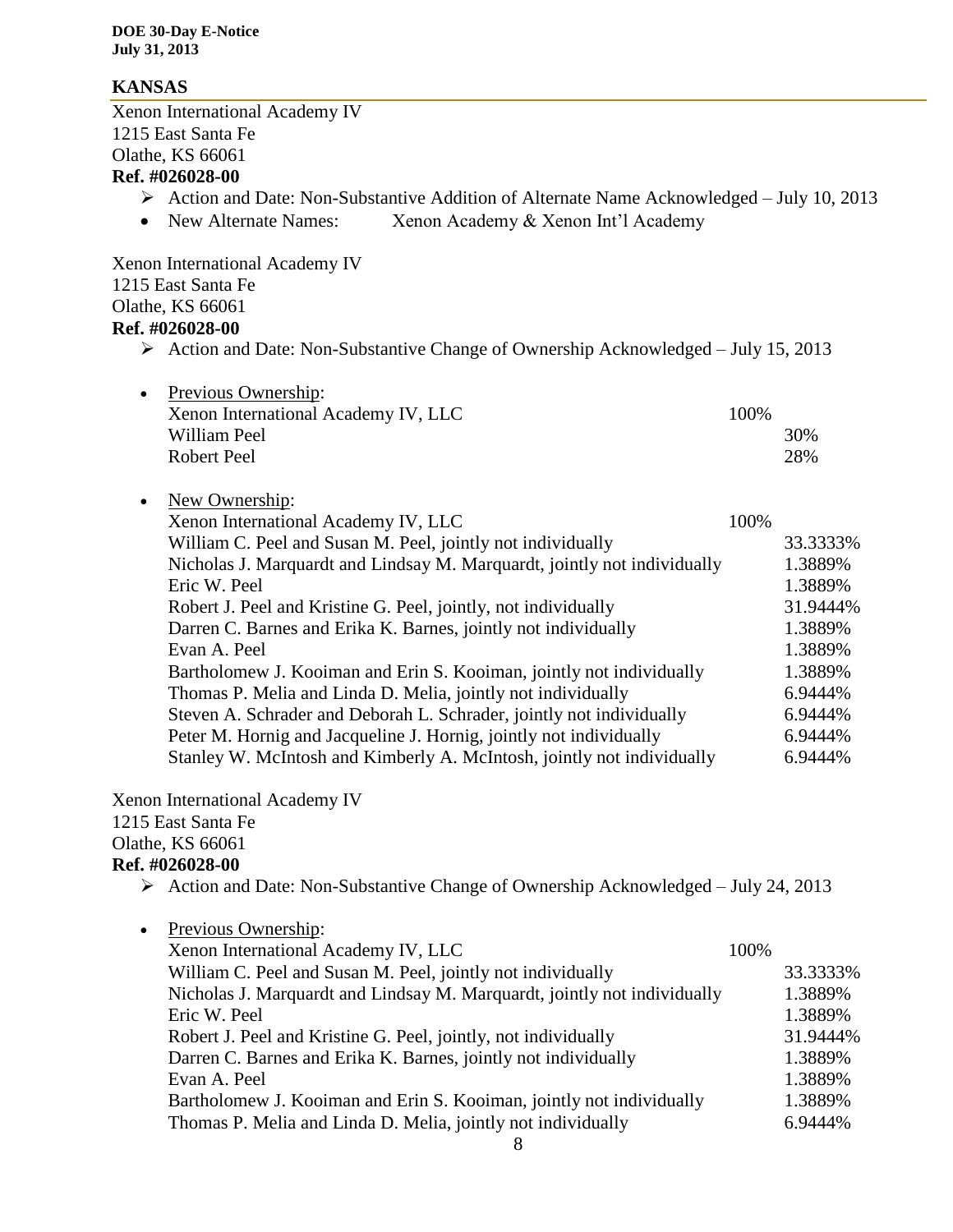|           | Steven A. Schrader and Deborah L. Schrader, jointly not individually     |       | 6.9444%  |
|-----------|--------------------------------------------------------------------------|-------|----------|
|           | Peter M. Hornig and Jacqueline J. Hornig, jointly not individually       |       | 6.9444%  |
|           | Stanley W. McIntosh and Kimberly A. McIntosh, jointly not individually   |       | 6.9444%  |
| $\bullet$ | New Ownership:                                                           |       |          |
|           | Xenon International Academy IV, LLC                                      | 100\% |          |
|           | William C. Peel and Susan M. Peel, jointly not individually              |       | 35.8209% |
|           | Nicholas J. Marquardt and Lindsay M. Marquardt, jointly not individually |       | 1.4925%  |
|           | Eric W. Peel                                                             |       | 1.4925%  |
|           | Robert J. Peel and Kristine G. Peel, jointly, not individually           |       | 34.3284% |
|           | Darren C. Barnes and Erika K. Barnes, jointly not individually           |       | 1.4925%  |
|           | Evan A. Peel                                                             |       | 1.4925%  |
|           | Bartholomew J. Kooiman and Erin S. Kooiman, jointly not individually     |       | 1.4925%  |
|           | Thomas P. Melia and Linda D. Melia, jointly not individually             |       | 7.4627%  |
|           | Steven A. Schrader and Deborah L. Schrader, jointly not individually     |       | 7.4627%  |
|           | Peter M. Hornig and Jacqueline J. Hornig, jointly not individually       |       | 7.4627%  |
|           |                                                                          |       |          |
|           |                                                                          |       |          |

Entourage Institute of Beauty & Esthetics Next Renewal Date: May 2016 12004 West 95<sup>th</sup> Street Lenexa, KS 66215

## **Ref. #026034-00**

Action and Date: Renewal of Accreditation – July 8, 2013

## **KENTUCKY**

The Salon Professional Academy 1300 New Circle Road, Suite 110 Lexington, KY 40505 **Ref. #027003-00**

Action and Date: Institution Removed from Financial Monitoring – July 8, 2013

## **MARYLAND**

International Beauty School 119 North Centre Street Cumberland, MD 21502 **Ref. #030004-00**

> $\triangleright$  Action and Date: Withdrawal of Accreditation with the Right to Appeal and Probation Continued – July 8, 2013

Empire Beauty School Next Renewal Date: May 2014 Frevious Ref. #P48003-02<br>6320 Ritchie Highway, Suite F Previous Ref. #P48003-02 Glen Burnie, MD 21061 **Ref. #B48003-02**

Action and Date: Full Additional Location Accreditation Granted – July 8, 2013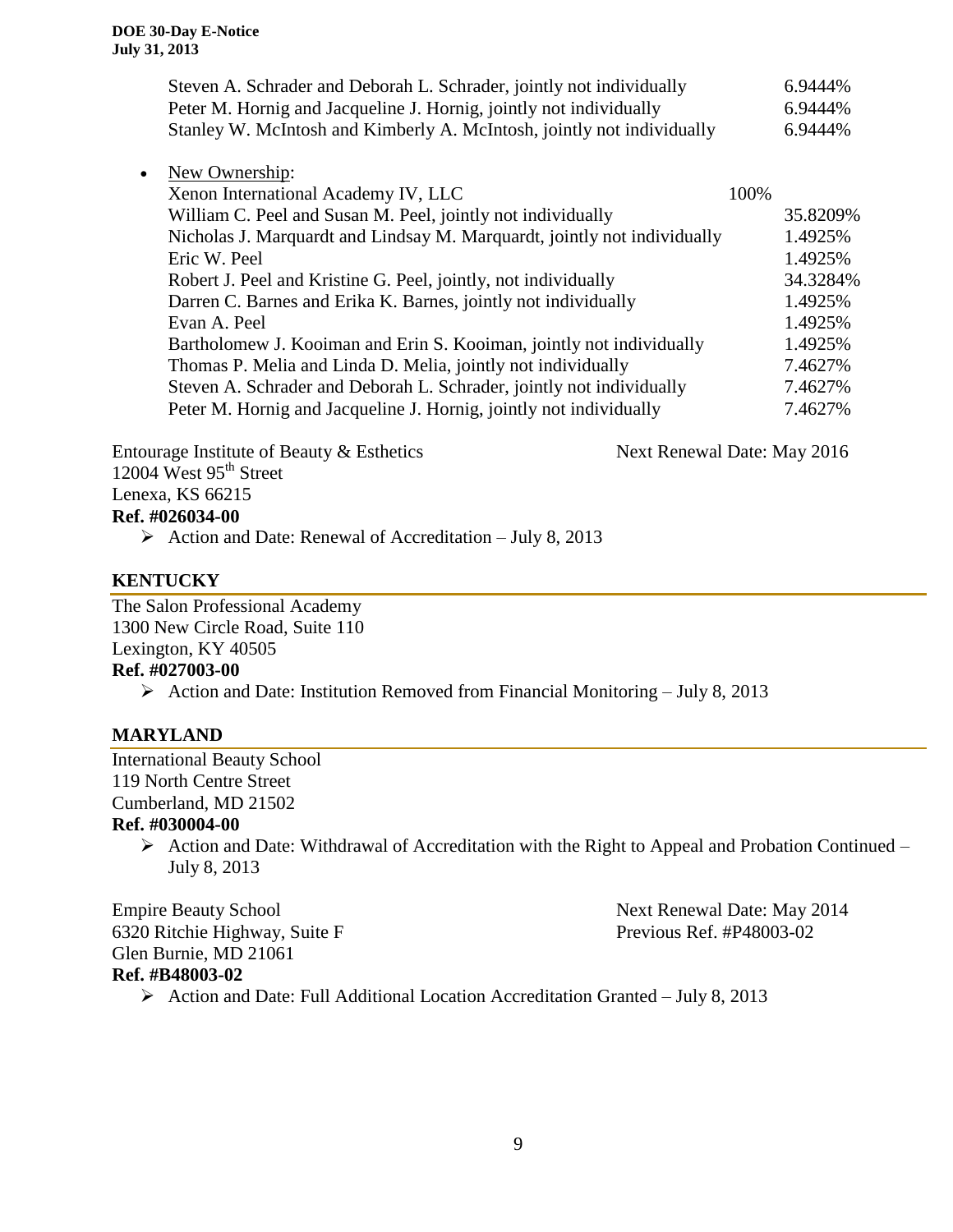### **MICHIGAN**

501 South Washington Royal Oak, MI 48067 **Ref. #P32122-01**

> $\triangleright$  Action and Date: Provisional Additional Location Accreditation Granted (Met Stipulation) – July 9, 2013

Princess Beauty School, Inc. dba Princess Beauty School Next Renewal Date: May 2016 25861 Ford Road, Suite A Previous Ref. #I12016-00 Dearborn Heights, MI 48127 **Ref. #032130-00**

 $\triangleright$  Action and Date: Initial Accreditation Granted – July 8, 2013

#### **MISSISSIPPI**

Tupelo Academy of Cosmetology Next Renewal Date: May 2016 205 Commerce Street Previous Ref. #P34076-01 Tupelo, MS 38804 **Ref. #B34076-01**

 $\triangleright$  Action and Date: Full Additional Location Accreditation Granted – July 8, 2013

#### **MISSOURI**

Salem College of Hairstyling Next Renewal Date: September 2019 1051 Kings Highway, Suite 1 Rolla, MO 65401 **Ref. #035045-00**

Action and Date: Renewal of Accreditation – July 8, 2013

9833 Watson Road St. Louis, MO 63126 **Ref. #035069-00**

 $\triangleright$  Action and Date: Renewal of Accreditation and Change of Ownership Visit Acknowledged – July 8, 2013

Transformed Barber & Cosmetology Academy, LLC 5720 East Bannister Road Kansas City, MO 64137 **Ref. #035102-00**

- - $\triangleright$  Action and Date: Institution Continued on Low Outcomes Monitoring (Completion & Placement) with a Commission Directive – July 8, 2013

Seymour Beauty Academy **Next Renewal Date: September 2019** 209 South Commercial Street Seymour, MO 65746 **Ref. #035109-00**

Action and Date: Renewal of Accreditation – July 8, 2013

10

Grabber School of Hair Design Next Renewal Date: January 2020

L'esprit Academy, Inc. Previous Ref. #A32122-01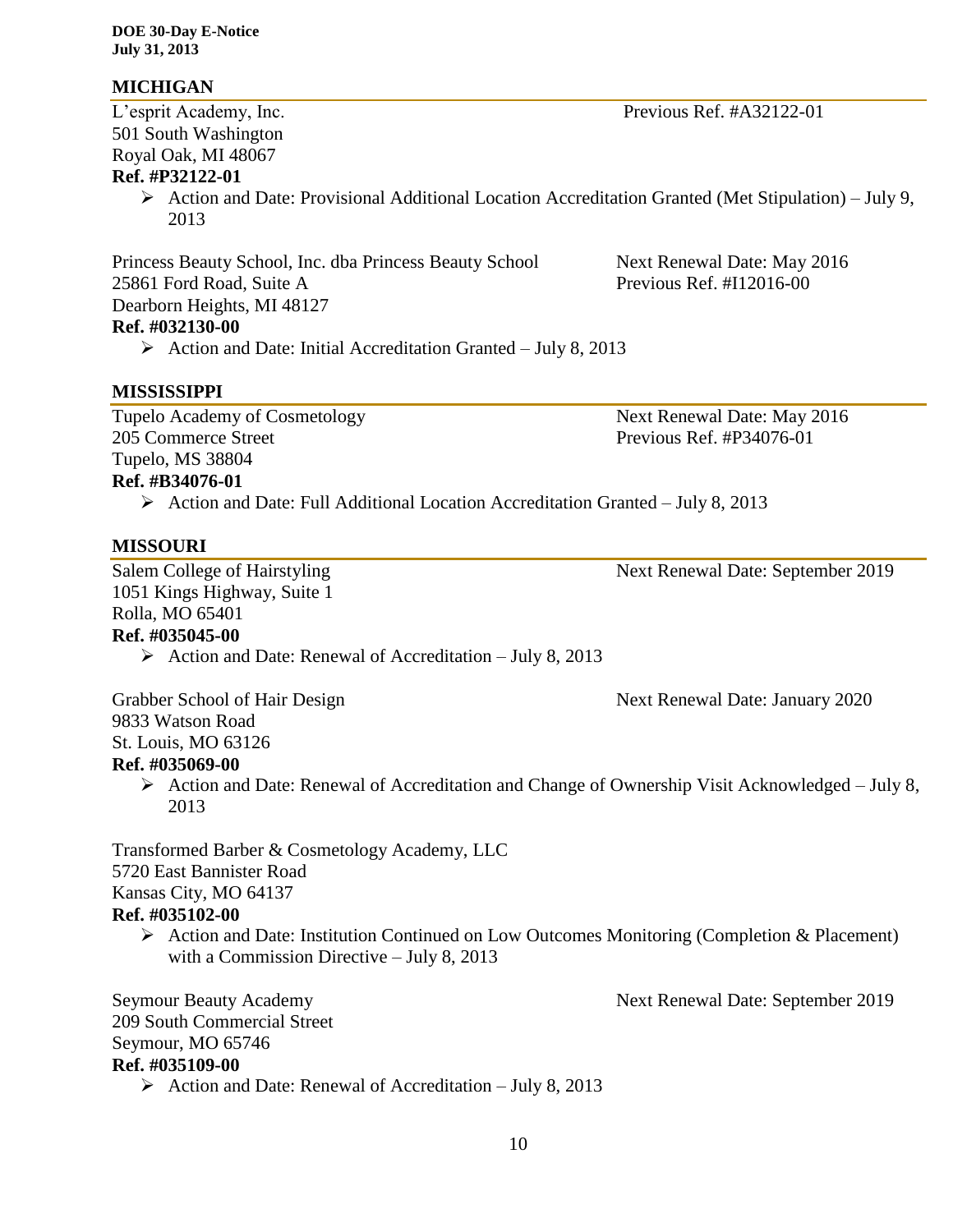### **NEW HAMPSHIRE**

Paul Mitchell The School Portsmouth 140 Congress Street Portsmouth, NH 03801 **Ref. #039002-00**  $\triangleright$  Action and Date: Change of Control and Change of Name Approved – July 8, 2013

| $\bullet$ | Previous Ownership:                           |      |      |      |        |
|-----------|-----------------------------------------------|------|------|------|--------|
|           | Portsmouth Beauty School of Hair Design, Inc. | 100% |      |      |        |
|           | Nicole Nardello Lawton                        |      | 100% |      |        |
| $\bullet$ | New Ownership:                                |      |      |      |        |
|           | <b>PMNH Portsmouth, LLC</b>                   | 100% |      |      |        |
|           | Mark Sullivan                                 |      | 50%  |      |        |
|           | JPMS Holdings, Inc.                           |      | 35%  |      |        |
|           | John Paul Mitchell Systems                    |      |      | 100% |        |
|           | The John Paul DeJoria Family Trust            |      |      |      | 51.49% |
|           | Angus Shane Paul Mitchell Living Trust        |      |      |      | 32.34% |
|           | Paul Mitchell Trust                           |      |      |      | 16.17% |
|           | Winn Claybaugh                                |      | 10%  |      |        |
|           | John Kucharski                                |      | 5%   |      |        |
|           |                                               |      |      |      |        |

| • Previous Name:      | Portsmouth Beauty School of Hair Design |
|-----------------------|-----------------------------------------|
| $\bullet$ New Name:   | Paul Mitchell The School Portsmouth     |
| • New Alternate Name: | Paul Mitchell The School                |

#### **NEW YORK**

Aveda Institute New York 233 Spring Street New York, NY 10013 **Ref. #042108-00**

> Action and Date: Institution Removed from Low Outcomes Monitoring (Licensure) and Continued on Probation – July 8, 2013

## **NORTH CAROLINA**

Park West Barber School 931 East Main Street Durham, NC 27701 **Ref. #043044-00**

- Action and Date: Change of Location Approved with a Stipulation July 8, 2013
- Previous Location: 931 East Main Street, Durham, NC 27701
- New Location: 4853 NC Highway 55, Durham, NC 27701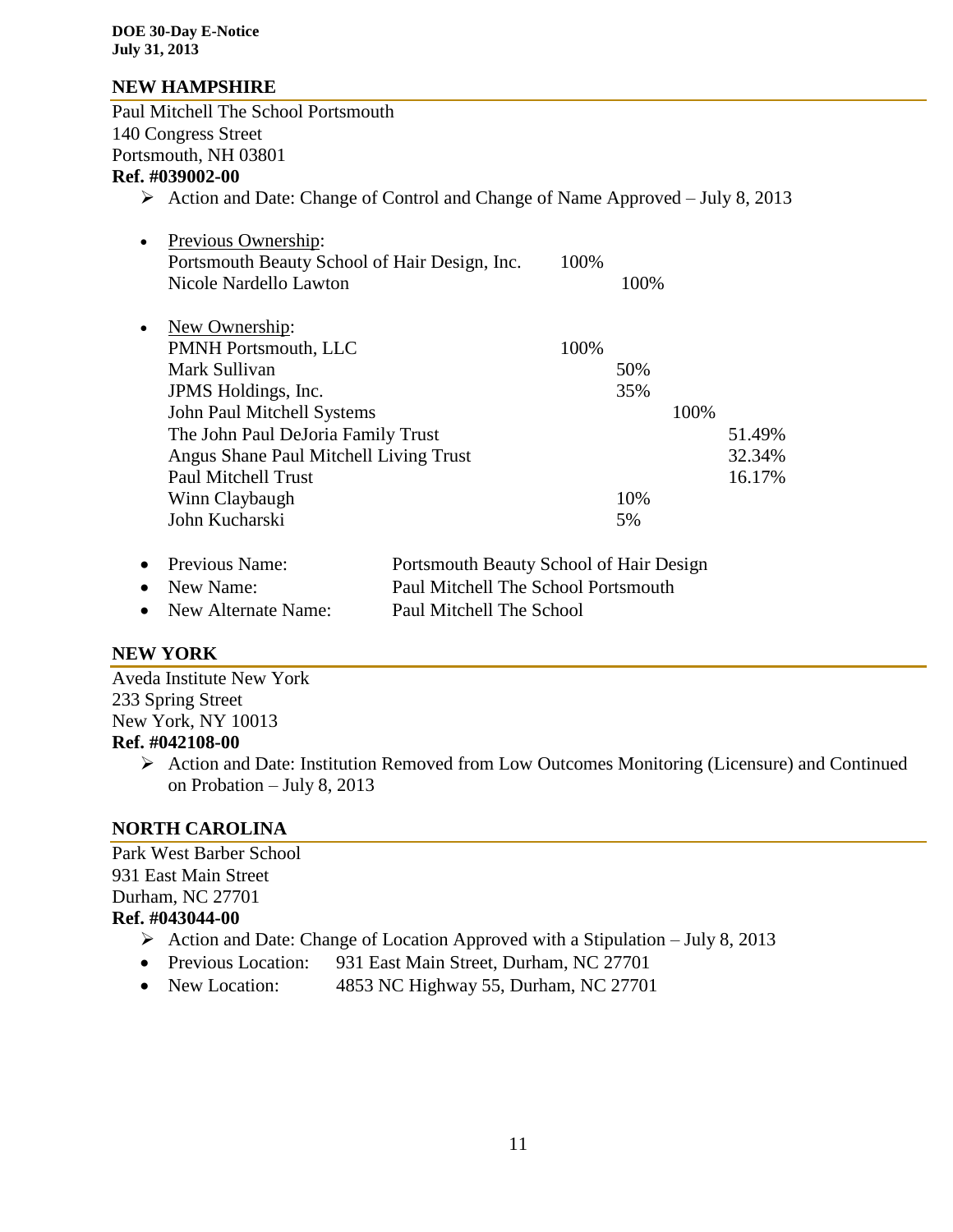## **NORTH DAKOTA**

Josef's School of Hair Design, Inc. 627 NP Avenue Fargo, ND 58102 **Ref. #044003-00**

## Action and Date: Non-Substantive Change of Ownership Acknowledged – July 8, 2013

| Previous Ownership:<br>Josef's School of Hair Design Inc.<br>Mr. Mario Olivieri                                                                                                                                      | 100% | 100%       |
|----------------------------------------------------------------------------------------------------------------------------------------------------------------------------------------------------------------------|------|------------|
| New Ownership:<br>Josef's School of Hair Design Inc.<br>Mr. Mario Olivieri<br>Mr. Tyson Smith & Mrs. Amanda Smith                                                                                                    | 100% | 90%<br>10% |
| Josef's School of Hair Design, Inc.<br>2011 South Washington Street<br>Grand Forks, ND 58201<br>Ref. #044009-00<br>$\triangleright$ Action and Date: Non-Substantive Change of Ownership Acknowledged – July 8, 2013 |      |            |
|                                                                                                                                                                                                                      |      |            |
| Previous Ownership:<br>Josef's School of Hair Design Inc.<br>Mr. Mario Olivieri                                                                                                                                      | 100% | 100%       |
| New Ownership:<br>Josef's School of Hair Design Inc.<br>Mr. Mario Olivieri<br>Mr. Tyson Smith & Mrs. Amanda Smith                                                                                                    | 100% | 90%<br>10% |
| Josef's West Academy<br>4501 15 <sup>th</sup> Avenue Southwest<br>Fargo, ND 58102                                                                                                                                    |      |            |
| Ref. #B44009-01                                                                                                                                                                                                      |      |            |
| $\triangleright$ Action and Date: Non-Substantive Change of Ownership Acknowledged – July 8, 2013                                                                                                                    |      |            |
| Previous Ownership:<br>Josef's School of Hair Design Inc.<br>Mr. Mario Olivieri                                                                                                                                      | 100% | 100%       |
| New Ownership:<br>Josef's School of Hair Design Inc.<br>Mr. Mario Olivieri<br>Mr. Tyson Smith & Mrs. Amanda Smith                                                                                                    | 100% | 90%<br>10% |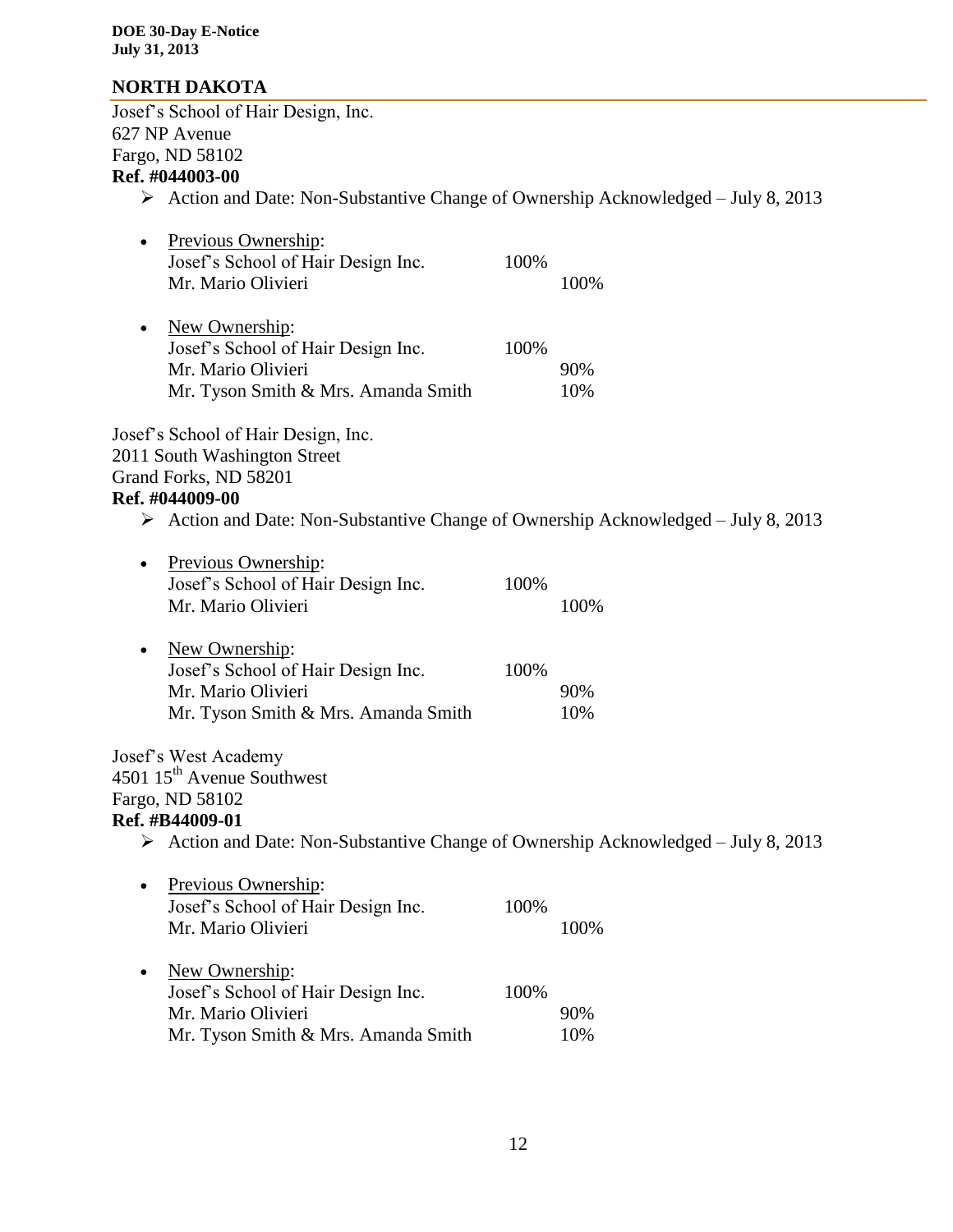## **OHIO**

2741 C Lyons Road Miamisburg, OH 45342 **Ref. #045100-00**

 $\triangleright$  Action and Date: Renewal of Accreditation – July 8, 2013

The Cut Beauty School, Inc. 13238 Cedar Road Cleveland Heights, OH 44118 **Ref. #045107-00**

> $\triangleright$  Action and Date: Withdrawal of Accreditation with the Right to Appeal and Probation Continued; Removed from Low Outcomes Monitoring (Completion) – July 8, 2013

The Salon Professional Academy 3330 Parkcrest Lane Cincinnati, OH 45211 **Ref. #B27003-01**

Action and Date: Institution Removed from Financial Monitoring – July 8, 2013

The Ohio Academy, A Paul Mitchell Partner School 3000 Morse Road Columbus, OH 43231 **Ref. #045114-00**

- $\triangleright$  Action and Date: Removal of Program Acknowledged July 24, 2013
- Program Removed: Managing Cosmetology 1800 Clock Hours

Scott College of Cosmetology 117 East Fourth Street East Liverpool, OH 43920 **Ref. #P58014-02**

 $\triangleright$  Action and Date: Provisional Additional Location Accreditation Continued – July 8, 2013

## **OKLAHOMA**

Central State Beauty Academy 8494 North West Expressway Oklahoma City, OK 73162 **Ref. #046026-00**

- Action and Date: Non-Substantive Credit to Clock Hour Conversion Acknowledged July 24, 2013
- Previous Lengths: Cosmetology 40 Credit Hours

Instructor 27 Credit Hours Manicuring 16 Credit Hours Esthetician 16 Credit Hours

Dayton Barber College Next Renewal Date: May 2018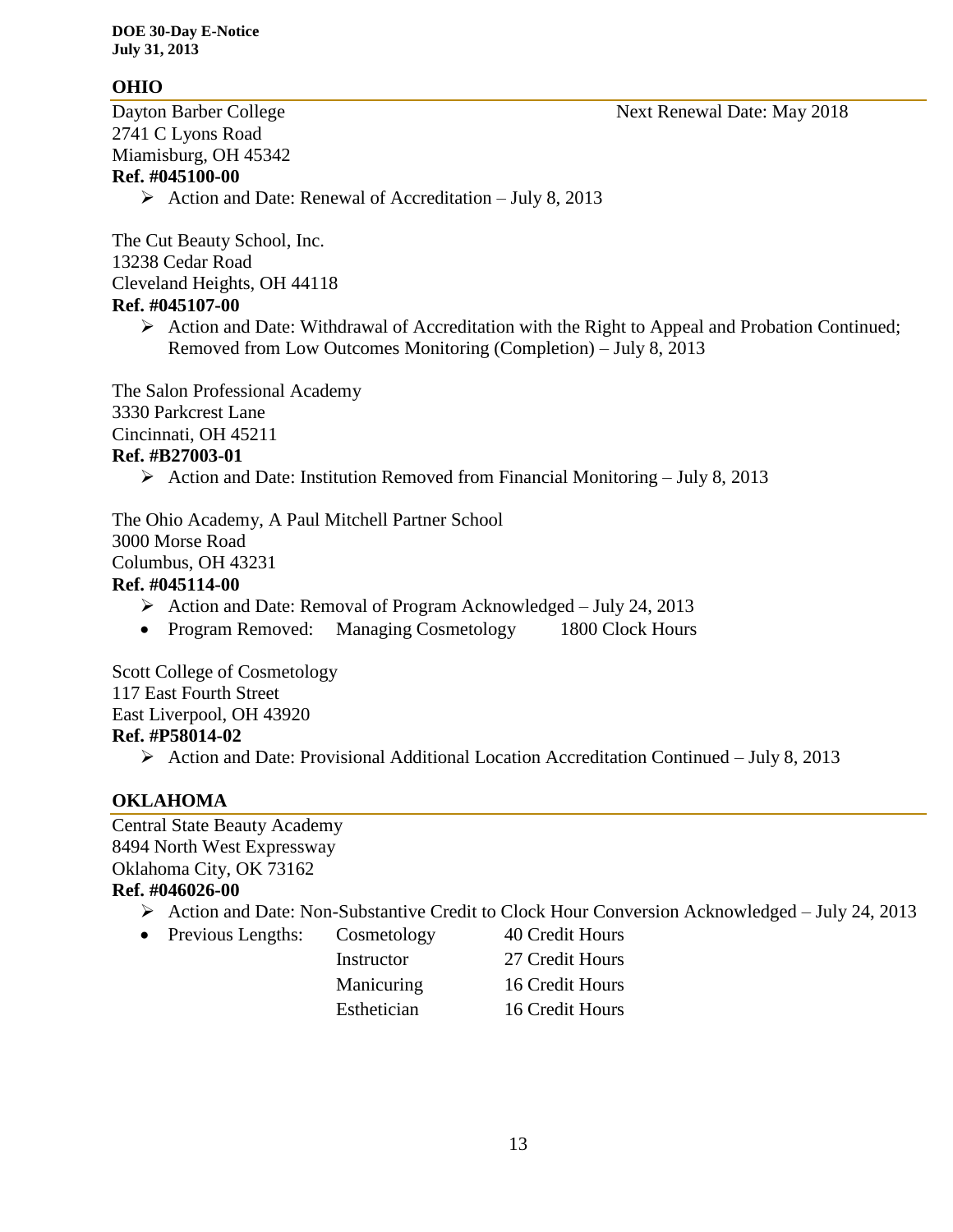| $\bullet$ New Lengths: | Cosmetology<br>Instructor<br>Manicuring<br>Esthetician | 1500 Clock Hours<br>1000 Clock Hours<br>600 Clock Hours<br>600 Clock Hours |
|------------------------|--------------------------------------------------------|----------------------------------------------------------------------------|
|                        |                                                        |                                                                            |

The Academy of Hair Design 11920 North May Avenue Oklahoma City, OK 73120 **Ref. #046068-00**

 $\triangleright$  Action and Date: Non-Substantive Change of Ownership Acknowledged – July 10, 2013

| $\bullet$ | Previous Ownership:             |      |      |        |
|-----------|---------------------------------|------|------|--------|
|           | The Academy of Hair Design, LLC | 100% |      |        |
|           | Duncan Brothers Salon Unlimited |      | 100% |        |
|           | James R. Gitthens Family Trust  |      |      | 33.33% |
|           | James R. Gitthens Trustee       |      |      | 100%   |
|           | Bob Duncan & Sons, Inc.         |      |      | 33.33% |
|           | <b>Ronald Duncan</b>            |      |      | 50%    |
|           | Jean Ann Duncan                 |      |      | 50%    |
|           | RTB, Inc.                       |      |      | 33.33% |
|           | <b>Rick Bennett</b>             |      |      | 100%   |
|           |                                 |      |      |        |
| $\bullet$ | New Ownership:                  |      |      |        |

The Academy of Hair Design, LLC 100% Duncan Brothers Salon Unlimited 100% James R. Gitthens Family Trust 50% James R. Gitthens Trustee 100% Bob Duncan & Sons, Inc. 50% Ronald Duncan 50% Jean Ann Duncan 50%

## **PENNSYLVANIA**

Toni & Guy Hairdressing Academy 9898-9902 East Roosevelt Boulevard Philadelphia, PA 19115 **Ref. #B48075-01**

- $\triangleright$  Action and Date: Change of Name Approved (Met Stipulation) July 29, 2013
- Previous Name: American Beauty Academy
- New Name: Toni & Guy Hairdressing Academy
- New Alternate Name: Toni & Guy Academy

Toni & Guy Hairdressing Academy 9898 9902 East Roosevelt Boulevard Philadelphia, PA 19115

#### **Ref. #B48075-01**

- Action and Date: Change of Location Approved (Met Stipulation) July 29, 2013
- Previous Location: 6912 Frankford Avenue, Philadelphia, PA 19135
- New Location: 9898 9902 E Roosevelt Boulevard, Philadelphia, PA 19115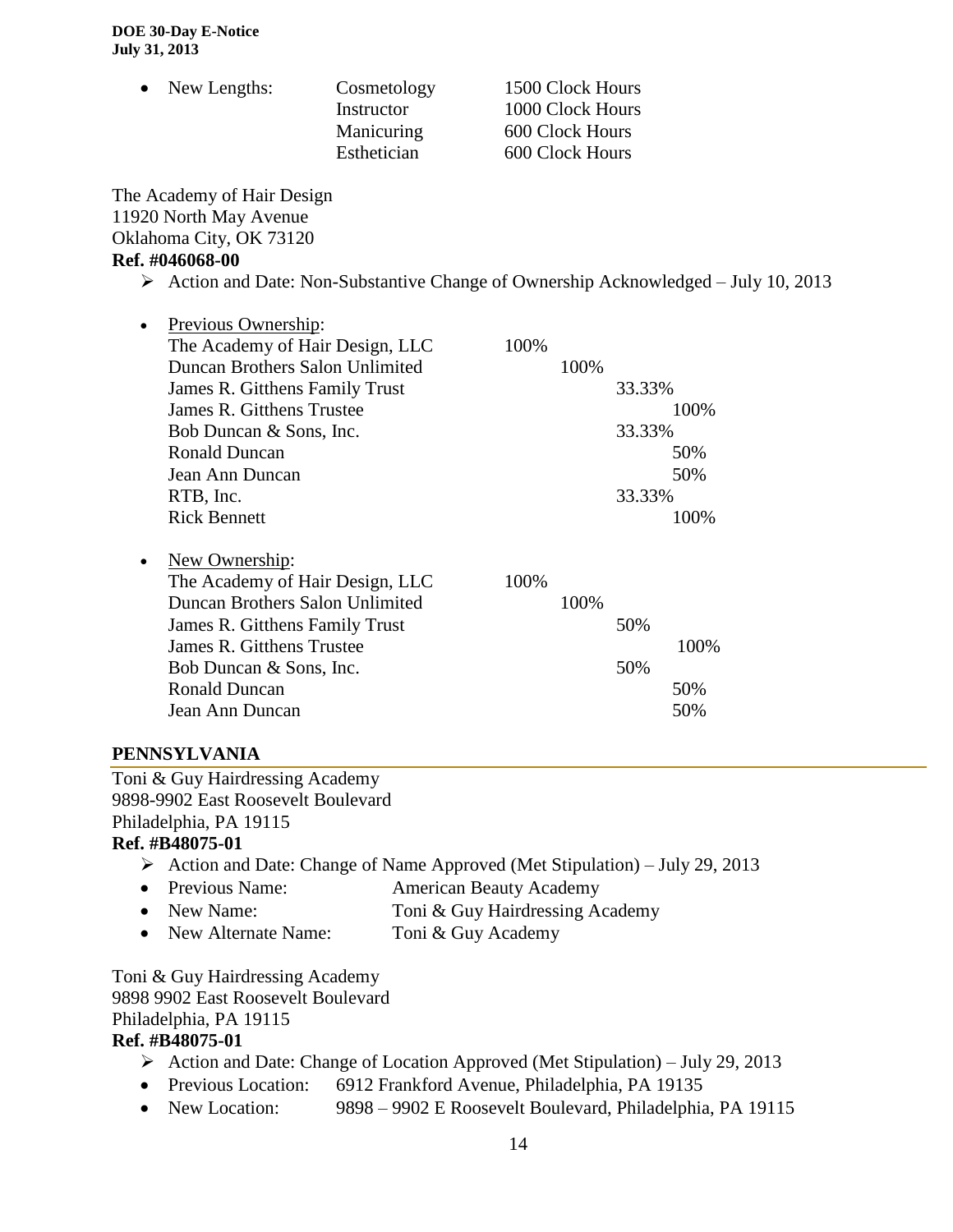## **PUERTO RICO**

Quality Technical & Beauty College Next Renewal Date: May 2016 Calle Betances Esquina del Parque #12 altos Bayamon, PR 00961-6312

## **Ref. #062043-00**

 $\triangleright$  Action and Date: Renewal of Accreditation – July 8, 2013

### **TENNESSEE**

Nashville Barber and Style Academy 966 Madison Square Madison, TN 37115 **Ref. #052071-00**

- Action and Date: Change of Location Approved (Met Stipulation) July 12, 2013
- Previous Location: 2603 Jefferson Street, Nashville, TN 37208
- New Location: 966 Madison Square, Madison, TN 37115

### **TEXAS**

K&G 5 Star Barber College 8030 F.M. 1765, Suite A110 Texas City, TX 77591 **Ref. #I11030-00**

- Action and Date: Non-Substantive Decrease in Program Length Acknowledged July 24, 2013
- Previous Length: Barber Instructor 1000 Clock Hours
- New Length: Barber Instructor 750 Clock Hours

Franklin Beauty School #2 4965 Martin Luther King Boulevard Houston, TX 77021

## **Ref. #053076-00**

- $\triangleright$  Action and Date: Removal of Program Acknowledged July 15, 2013
- Program Removed: Instructor III 250 Clock Hours

Fort Worth Beauty School – Lake Worth 4601 Boat Club Road, Suite 113 Fort Worth, TX 76135 **Ref. #P53104-02**

- Action and Date: Non-Substantive Addition of Alternate Name Acknowledged July 29, 2013
- New Alternate Name: Fort Worth Beauty School

University of Cosmetology Arts & Sciences 2423 Jamar, Suite 2 San Antonio, TX 78226 **Ref. #053162-00**

Action and Date: Institution Removed from Low Outcomes Monitoring (Completion) – July 8, 2013

Aveda Institute – San Antonio 250 East Grayson Street, Suite 101 San Antonio, TX 78215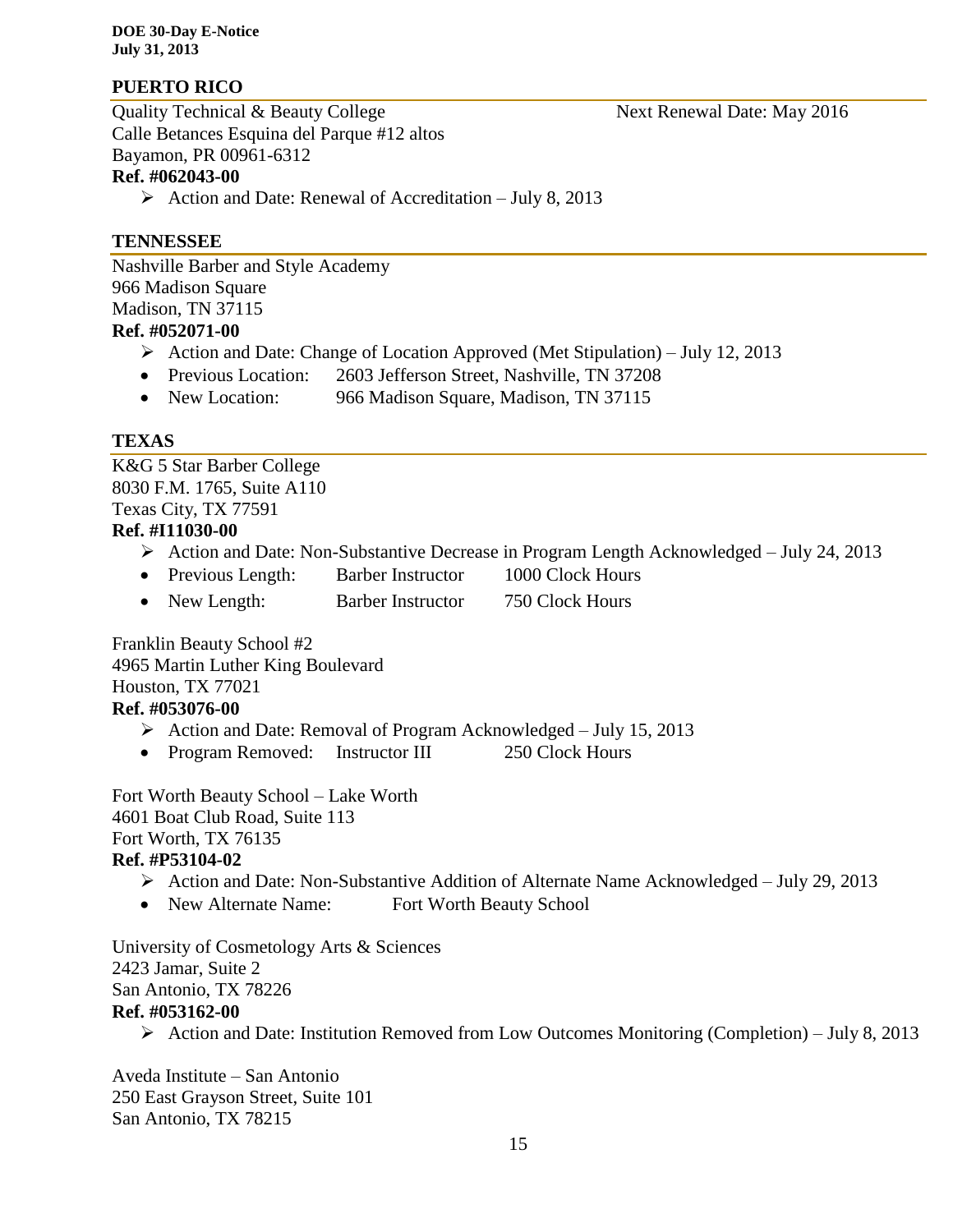#### **Ref. #053194-00**

- Action and Date: Non-Substantive State Mandated Change in Program Hours Acknowledged July 16, 2013
- Previous Program Information: Instructor 250 Clock Hours • New Program Information: Instructor 500 Clock Hours

Aveda Institute – Corpus Christi

5488 South Padre Island Drive, Suite 2056

Corpus, Christi, TX 78411

## **Ref. #P53194-01**

- Action and Date: Non-Substantive State Mandated Change in Program Hours Acknowledged July 16, 2013
- Previous Program Information: Instructor 250 Clock Hours • New Program Information: Instructor 500 Clock Hours

## **UTAH**

Francois D. College of Hair Skin and Nails 8932 South State Street Sandy, UT 84070 **Ref. #054042-00** Action and Date: Change of Name Approved (Met Stipulation) – July 24, 2013 • Previous Name: Echelon Edge Academy of Hair, Skin & Nails • Previous Alternate Name: Echelon Edge Academy • New Name: Francois D. College of Hair Skin & Nails • New Alternate Name: Francois D. College

## **VERMONT**

O'Briens Aveda Institute Next Renewal Date: September 2017 1475 Shelburne Road South Burlington, VT 05403 **Ref. #055001-00**

Action and Date: Renewal of Accreditation – July 8, 2013

## **VIRGINIA**

International Beauty School 808 Berryville Avenue Winchester, VA 22601

## **Ref. #B3004-01**

 $\triangleright$  Action and Date: Withdrawal of Accreditation with the Right to Appeal and Probation Continued – July 8, 2013

Park West Barber School 13800 Coppermine Road Herndon, VA 20171 **Ref. #P43044-04**

 $\triangleright$  Action and Date: Provisional Additional Location Accreditation Continued – July 8, 2013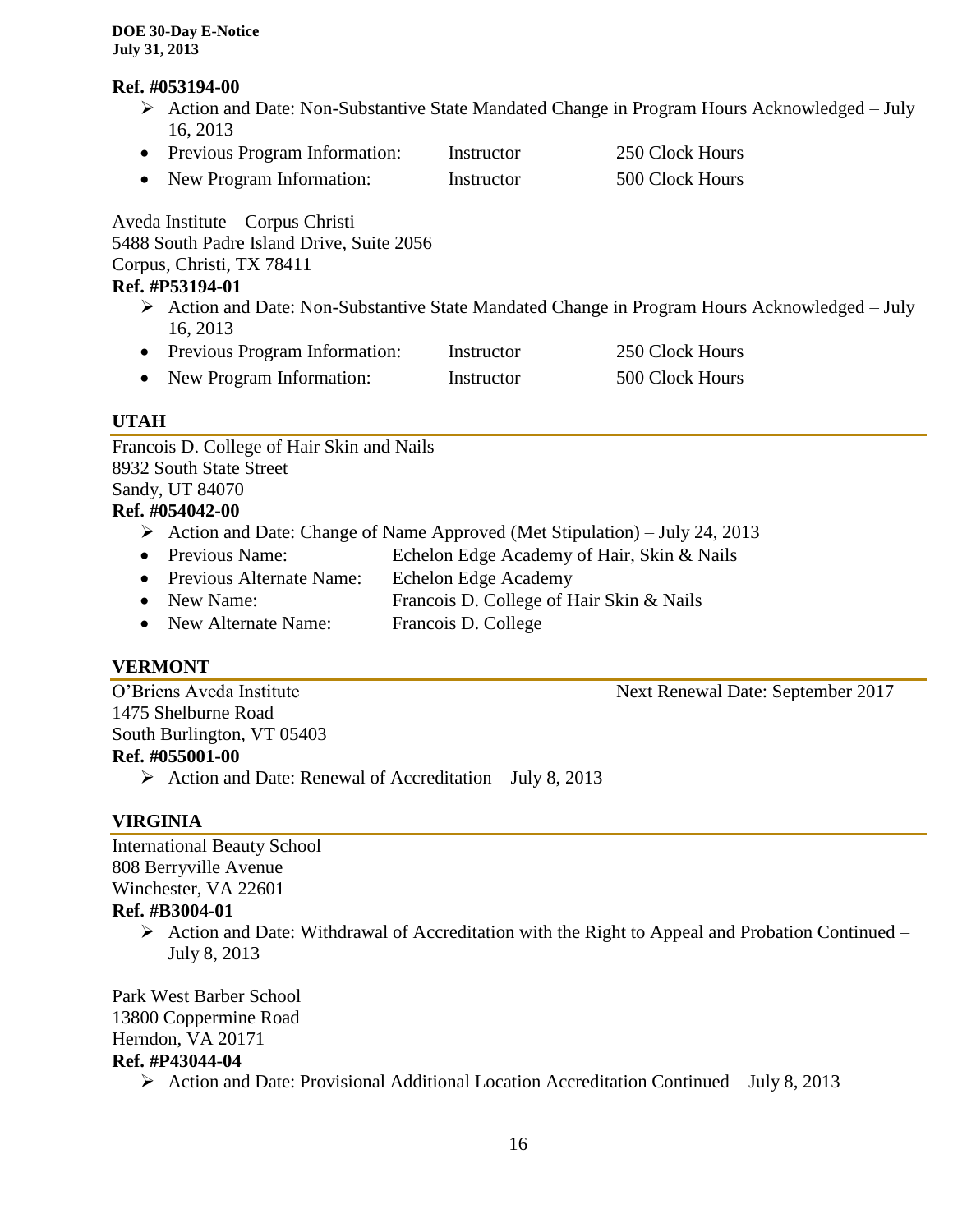Virginia School of Hair Design 101 West Queens Way Hampton, VA 23669 **Ref. #056005-00**

- Action and Date: Removal of Program Acknowledged July 24, 2013
- Program Removed: Nail Technician 150 Clock Hours

#### **WASHINGTON**

Lower Columbia Enterprises, Inc. DBA Stylemasters College of Hair Design 1224 Commerce Avenue Longview, WA 98632 **Ref. #057034-00**

Action and Date: Institution Removed from Financial Monitoring – July 8, 2013

#### **WISCONSIN**

1930 Grand Avenue Wausau, WI 54403 **Ref. #059014-00**

State College of Beauty Culture Next Renewal Date: September 2018

Action and Date: Renewal of Accreditation – July 8, 2013

The Institute of Beauty and Wellness 327 East Saint Paul Avenue Milwaukee, WI 53202

#### **Ref. #059038-00**

 $\triangleright$  Action and Date: Institution Removed from Financial Monitoring – July 8, 2013

Visions in Hair Design Institute of Cosmetology 7213 West Burleigh Street Milwaukee, WI 53210 **Ref. #059041-00**

 $\triangleright$  Action and Date: Institution Removed from Low Outcomes Monitoring (Licensure) – July 8, 2013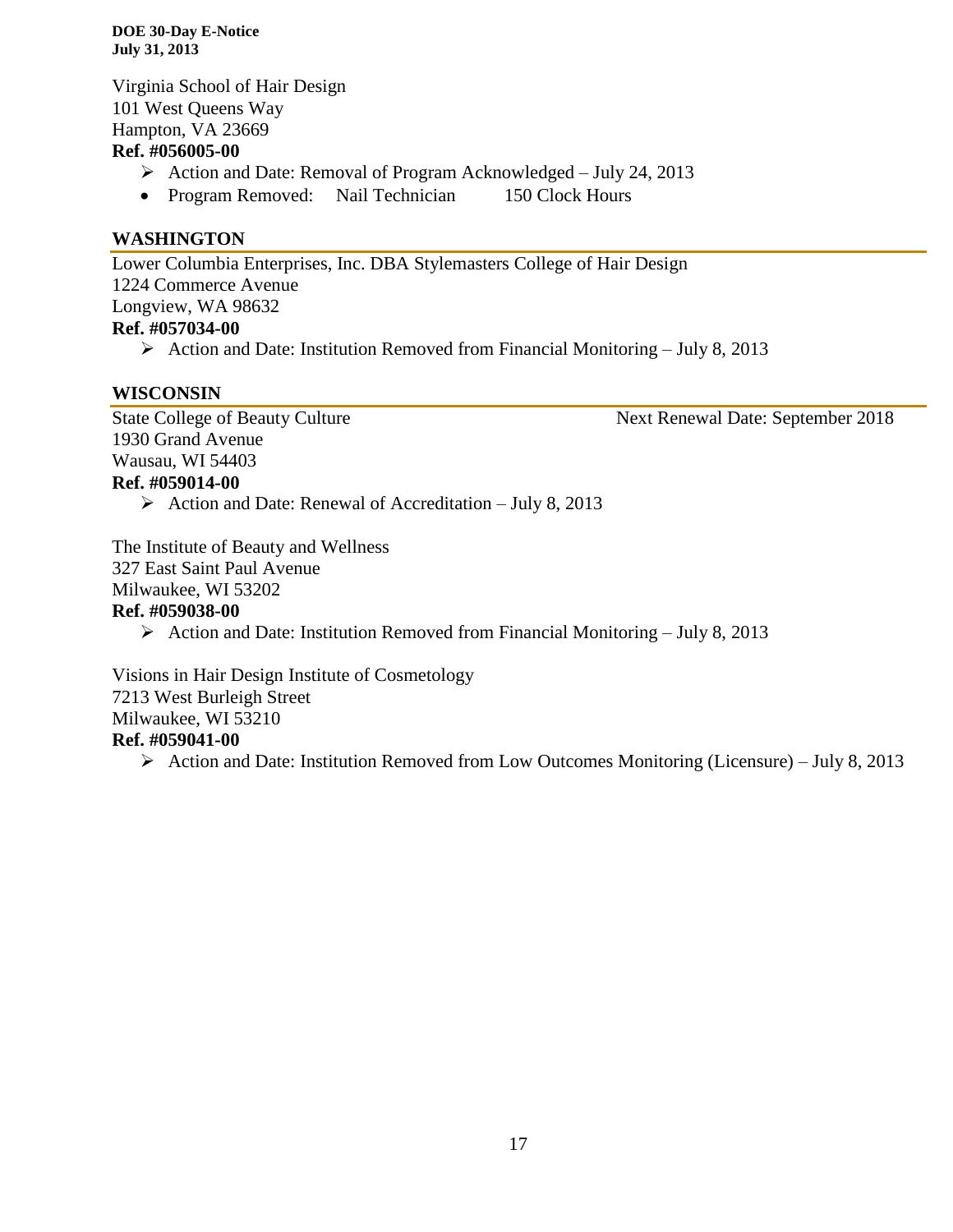#### **To The Following:**

## **United States Department of Education**

- **Ms. Kathleen Hochhalter- Special Assistant-- Administrative Actions & Appeals Division**
- **Ms.** Mary Gust- Director-- Administrative Actions  $\&$  Appeals Division
- **Department of Education Accreditation Division- USDOE-- Washington, DC**
- Ms. Cathy Sheffield- Accreditation & State Liaison Office-- USDOE--- Washington, DC
- **MS. Rachael Shultz- Accreditation and State Liaison Office-- USDOE --- Washington, DC**
- Ms. Lauren Pope- Administrative Actions and Appeals Services Group-- Washington, DC
- Ms. Patrice Fleming-Team Leader-- School Participation Team--- Boston/New York
- **MS. Betty Coughlin- Area Case Director-- School Participation Team--- Boston/New York**
- Ms. Tracy Nave-Team Leader-- School Participation Team--- Boston/New York
- **Mr. Christopher Curry- Team Leader-- School Participation Team--- Boston/New York**
- Ms. Martina Fernandez-Rosario- Acting Area Case Director-- School Participation---
- **San Francisco/Seattle**
- **MS. Kerry O'Brien- Team Leader-- School Participation Team--- Denver**
- **Mr. Michael Frola- Area Case Director-- School Participation Team--- Philadelphia**
- **MS. Nancy Paula Gifford- Area Case Director-- School Participation Team--- Philadelphia**
- Ms. Sherrie Bell- Compliance Manager—School Participation Team--- Philadelphia
- Mr. Jesus Moya- Team Leader-- School Participation Team--- Dallas
- **MS. Kim Peeler- Team Leader-- School Participation Team--- Dallas**
- **Ms. Cynthia Thorton- Area Case Director for Region 6-- School Participation Team--- Dallas**
- **Mr.** Christopher Miller-Team Leader-- School Participation Team--- Atlanta
- **Mr.** Charles Engstrom- Area Case Director-- School Participation Team--- Atlanta
- Mr. Ralph Lobosco- Area Case Director-- School Participation Team--- Kansas City
- **Mr. Douglas Parrott- Area Case Director-- School Participation Team--- Chicago/Denver**
- **MS. Carolyn White-Team Director-- School Participation Team--- South Central**

#### **Accreditors**

- **Mr. Roger J. Williams- Executive Director-- ACCET**
- Mr. Michale McComis, Ed.D.- Executive Director-- ACCSCT
- **Mr.** Albert Gray, Ph.D.- Executive Director-- ACICS
- **Dr.** Gary Puckett- Executive Director-- COE

#### **State Authorities**

- Mr. Bob McKee- AL State Board of Cosmetology-- Montgomery, AL
- Ms. Theresa Bunch- AZ State Board of Cosmetology-- Tempe, AZ
- **Ms. Kelli Kersey- AR Department of Health (Section Chief, Cosmetology)**-- Little Rock, AR
- Mr. Charles Kirkpatrick- AR State Board of Barber Examiners-- Little Rock, AR
- Ms. Kristy Underwood- CA Board of Barbering & Cosmetology-- Sacramento, CA
- Ms. Christine Jones- CA Board of Barbering & Cosmetology-- Sacramento, CA
- **Ms. Leeza Rifredi** Licensing Manager BPPE--CA
- **Ms. Laura Metune Bureau Chief BPPE-- CA**
- **Ms. Pamela Goens- CO Office of Barber & Cosmetology Licensure-- Denver, CO**
- Mr. Douglas Parrott- Area Case Director-- School Participation Team—Denver, CO
- Ms. Janet Brancifort- CT Examining Board for Barbers, Hairdressers, & Cosmeticians-- Hartford, CT
- Ms. Judy Letterman- DE Board of Cosmetology & Barbering-- Dover, DE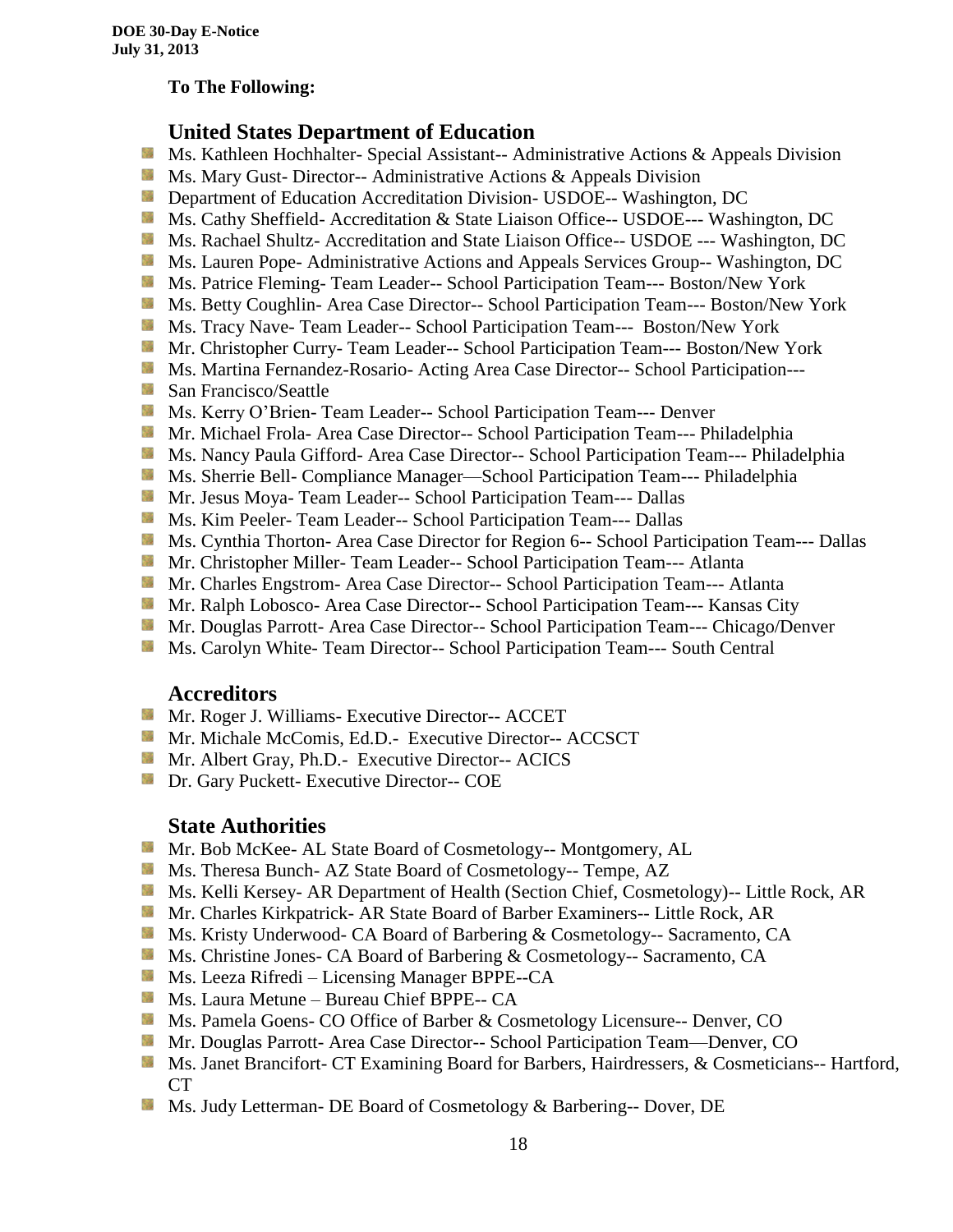- **Mr.** Clifford Cooks- DC Department of Consumer & Regulatory Affairs-- Washington, DC
- Ms. Robyn Barineau- FL State Board of Cosmetology & Barbers Board-- Tallahassee, FL
- Mr. Josh Waters- GA State Board of Cosmetology & GA Board of Barbers-- Macon, GA
- **Ms. Margaret Guerrero- Guam Board of Barbering & Cosmetology-- Mangilao, Guam**
- Ms. Laureen Kai- HI Barbering & Cosmetology Department-- Honolulu, HI
- **Ms.** Tana Cory- ID Bureau of Occupational Licenses-- Boise, ID
- **Ms. Keri Ginger- IL Department of Financial & Professional Regulation-- Springfield, IL**
- **Ms.** Tracy Hicks- IN Professional Licensing Agency-- Indianapolis, IN
- Side. Ms. Susan Reynolds- Iowa Board of Cosmetology Arts & Sciences—Des Moines, IA
- **Ms. Mary Lou Davis- KS State Board of Cosmetology-- Topeka, KS**
- **Mr. H.R. Vacek- KS State Barber Board-- Topeka, KS**
- **Mr. Charles Lykins- KY Board of Hairdressers & Cosmetologists-- Frankfort, KY**
- Mr. Steven Young- LA State Board of Cosmetology-- Baton Rouge, LA
- **Ms. Latrice Matthews- LA Board of Barber Examiners-- Baton Rouge, LA**
- **Ms.** Geraldine Betts- ME Department of Professional & Financial Regulation-- Augusta, ME
- **Mr. Robert Wood- MD State Board of Cosmetologists-- Baltimore, MD**
- **Maryland State Board of Barbers- Baltimore, MD**
- Ms. Helen Peveri- MA Board of Cosmetology-- Boston, MA
- Ms. Mary Jayne Fay, Ed.D.- MA Department of Education-- Malden, MA
- Ms. Linda Clewley- MI State Board of Cosmetology-- Lansing, MI
- **Ms.** Gina Stauss- MN Board of Cosmetologist Examiners-- Minneapolis, MN
- Ms. Cynthia Johnson- MS State Board of Cosmetology--Jackson, MS
- Ms. Emily Carroll- MO State Board of Cosmetology-- Jefferson City, MO
- **Ms.** Grace Berger- MT Board of Barbers & Cosmetologists-- Helena, MT
- **MS.** Kris Chiles- NE State Board of Cosmetology Examiners-- Lincoln, NE
- Nebraska Board of Barber Examiners- Lincoln, NE
- Ms. Nadine Griego- NV State Board of Cosmetology-- Las Vegas, NV
- **Nevada State Board of Massage Therapy- Las Vegas, NV**
- **Ms. Kathryn Wantuck- NH State Board of Barbering, Cosmetology, and Esthetics-- Concord, NH**
- Mr. Jay Malanga- NJ Board of Cosmetology & Hairstyling-- Newark, NJ
- **MS.** Antoinette Griego- NM State Board of Barbers & Cosmetologists-- Santa Fe, NM
- Ms. Jackie Holmes- New Mexico Massage Therapy Board-- Santa Fe, NM
- **Ms. Kathleen McCoy- NY Department of State-Division of Licensing Services-- Albany, NY**
- Ms. Carol Yates- NY State Education Department-Bureau of Proprietary School Supervision--Albany, NY
- Ms. Lynda Elliott- NC State Board of Cosmetic Art Examiners- Raleigh, NC
- **North Carolina Board of Barber Examiners- Raleigh, NC**
- **MS.** Sue Meier- ND State Board of Cosmetology-- Bismarck, ND
- Ms. Tona Stevenson- North Dakota State Board of Barber Examiners-- Dickenson, ND
- Mr. James P. Trakas- Executive Director-- OH State Board of Cosmetology--- Grove City, OH
- **Ms. Sherry Lewelling- OK Board of Cosmetology-- Oklahoma City, OK**
- Ms. Samantha Patnode- OR Health Licensing Agency-- Salem, OR
- Ms. Kelly Diller- PA State Board of Cosmetology-- Harrisburg, PA
- Mr. Juan Bigio Ramos, Ph.D.- PR General Council of Education-- San Juan, PR
- Mr. Enrique Martinez- PR Examining Board of Beauty-- San Juan, PR
- **Ms. Gail Giuliano- Board Administrator-RI State Board of Barbering & Hairdressing-- Providence,** RI
- **Ms. Maureen Slowik- Board Administrator- RI State Board of Cosmetology--Providence, RI**
- 鬣 Ms. Tracey McCarley- SC Board of Barber Examiners-- Columbia, SC